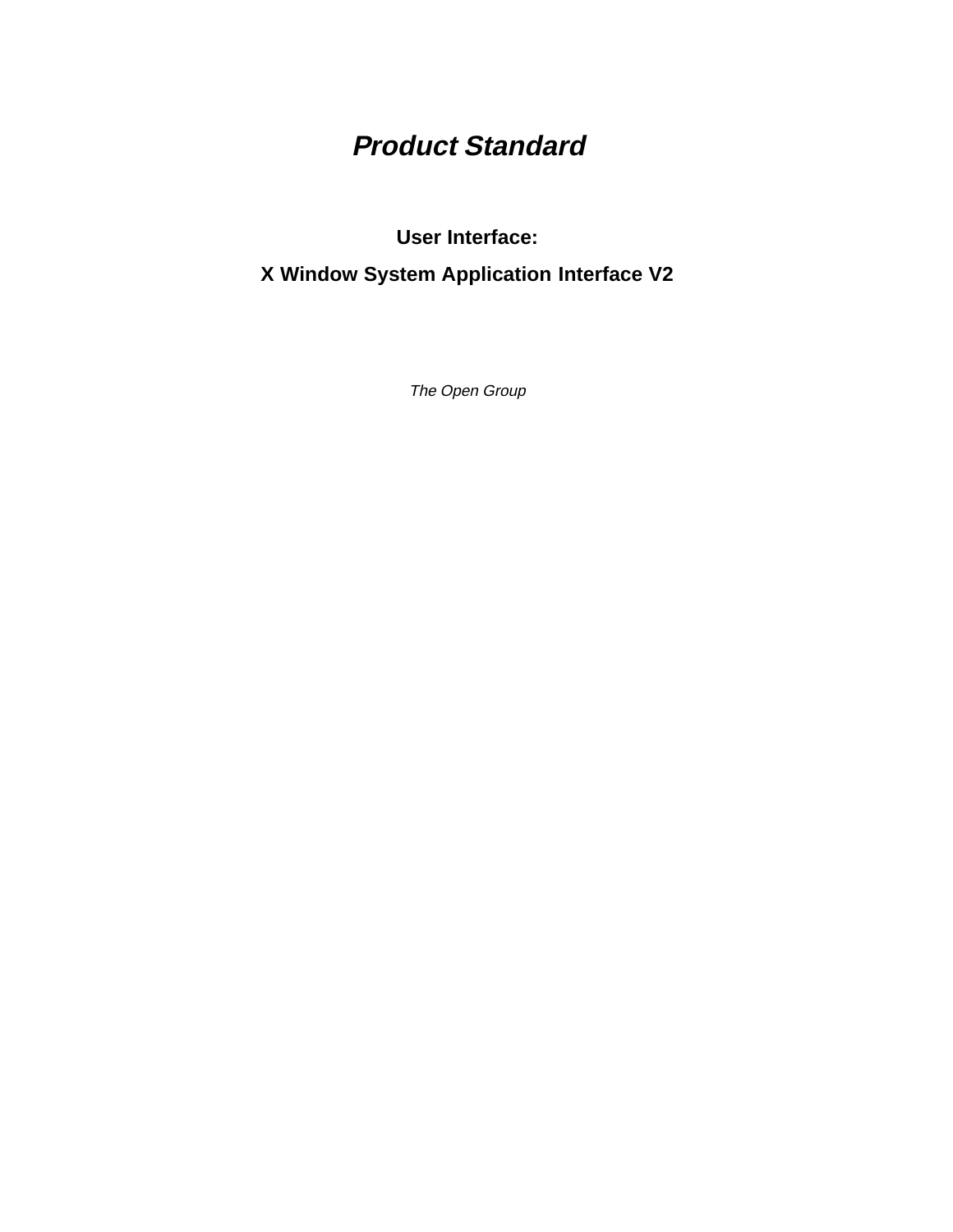Copyright  $\odot$  January 1998, The Open Group

All rights reserved.

No part of this publication may be reproduced, stored in a retrieval system, or transmitted, in any form or by any means, electronic, mechanical, photocopying, recording or otherwise, without the prior permission of the copyright owners.

Motif,  $^{\circledR}$  OSF/1,  $^{\circledR}$  UNIX,  $^{\circledR}$  and the "X Device" $^{\circledR}$  are registered trademarks and IT DialTone<sup>TM</sup> and The Open Group<sup>TM</sup> are trademarks of The Open Group in the U.S. and other countries.

Product Standard User Interface: X Window System Application Interface V2 Document Number: X98UB

Published in the U.K. by The Open Group, January 1998.

Any comments relating to the material contained in this document may be submitted to:

The Open Group Apex Plaza Forbury Road Reading Berkshire RG1 1AX U.K.

Or by email to:

OGSpecs@opengroup.org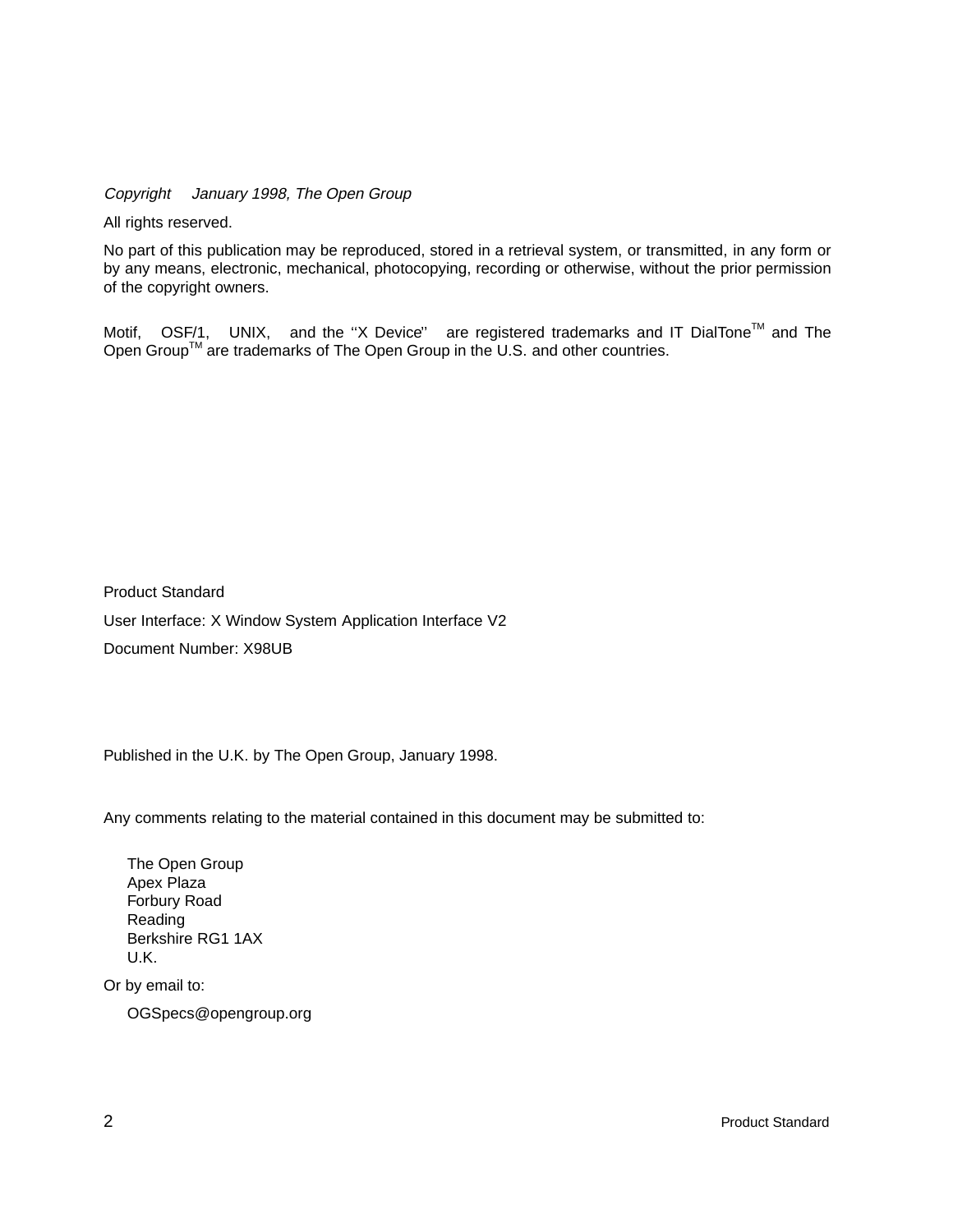# **Product Standard \_\_\_\_\_\_\_\_\_\_\_\_\_\_\_\_\_\_\_\_\_\_\_\_\_\_\_\_\_\_\_\_\_\_\_\_\_\_\_\_\_\_\_\_\_\_\_\_\_\_\_\_**

#### **NAME**

X Window System Application Interface V2

# **LABEL FOR LOGO**

No label.

# **DESCRIPTION**

This Product Standard provides X Window System user interface services to applications via a programmatic interface. It includes the Xlib interface, the X Protocol, ICCCM, and the Xt Intrinsics, at the X11 Release 5 level.

**\_\_\_\_\_\_\_\_\_\_\_\_\_\_\_\_\_\_\_\_\_\_\_\_\_\_\_\_\_\_\_\_\_\_\_\_\_\_\_\_\_\_\_\_\_\_\_\_\_\_\_\_**

It is optional whether the displays are local and/or remote and whether they employ the X Protocol (that is, the focus of this Product Standard is application portability).

# **CONFORMANCE REQUIREMENTS**

#### **Human-Computer Interface**

Not applicable.

# **Portability Interface**

Xlib-C Language Binding (X11R5) Specification.1

X Toolkit Intrinsics (X11R5) Specification.2

X Window System File Formats and Application Conventions (X11R5) Specification,<sup>3</sup> Chapters 2 to 8, Inter-client Communications Conventions Manual (ICCCM), and Chapters 9 to 12, X Logical Font Description (XLFD).

# **Programming Language Environment**

C Language.

 $\mathcal{L}$  and  $\mathcal{L}$  are the set of the set of the set of the set of the set of the set of the set of the set of the set of the set of the set of the set of the set of the set of the set of the set of the set of the set

C language source programs invoking the services of this Product Standard must be supported by the registered product.

<sup>1.</sup> CAE Specification, May 1995, Window Management (X11R5): Xlib-C Language Binding (ISBN: 1-85912-088-1, C508).

<sup>2.</sup> CAE Specification, May 1995, Window Management (X11R5): X Toolkit Intrinsics (ISBN: 1-85912-089-X, C509).

<sup>3.</sup> CAE Specification, May 1995, Window Management (X11R5): X Window System File Formats and Application Conventions (ISBN: 1-85912-090-3, C510).